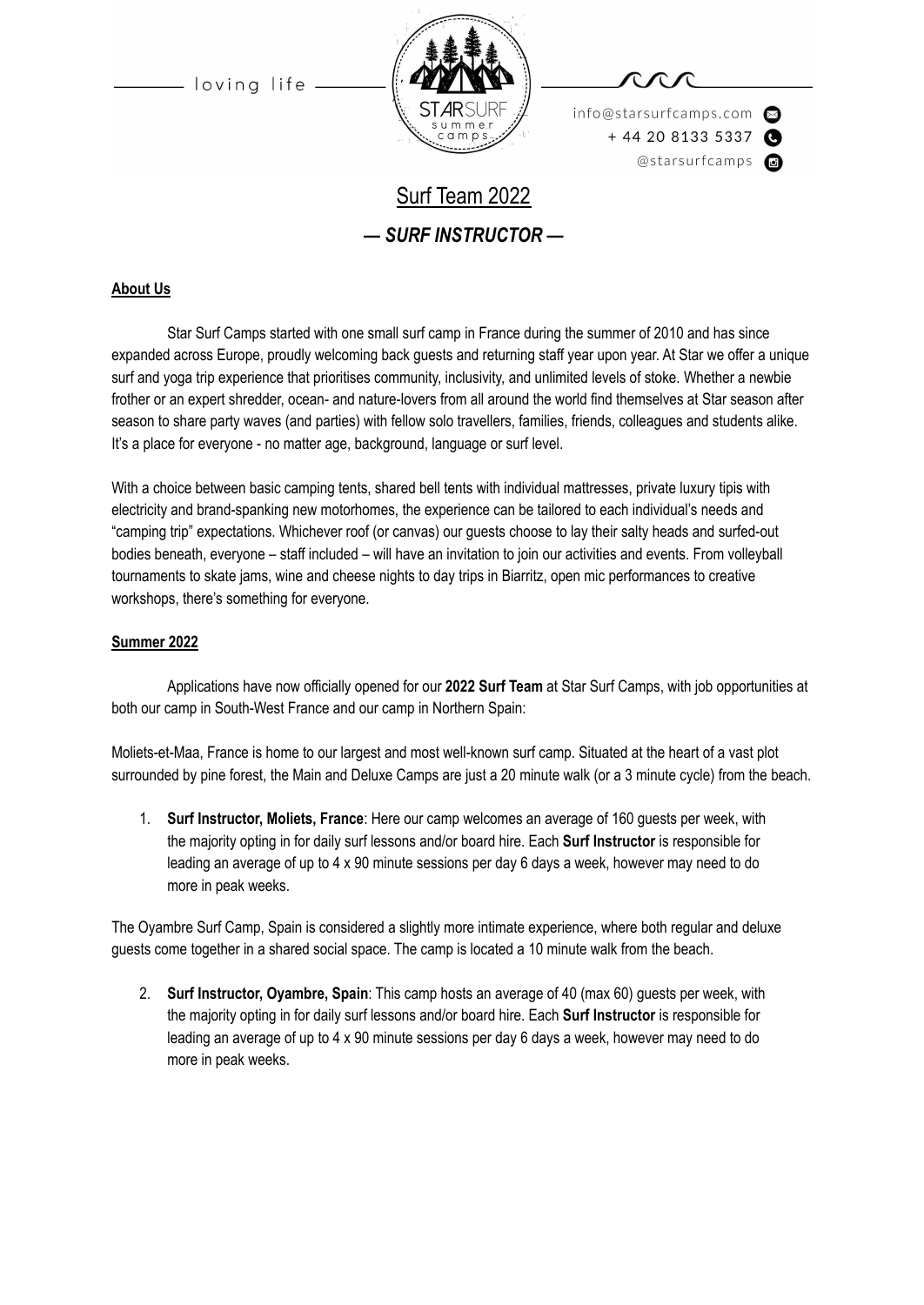- loving life -



info@starsurfcamps.com  $+442081335337$ @starsurfcamps @

#### **The Essentials**

- Dates:
	- **Moliets-et-Maa:** Early May late September
	- **Oyambre:** Early June late September
	- + Including some general build-up prior to season to help set up the camp and surf facilities.
- Languages: English + 1 other language (French/Spanish for relative camp)
- EU driver's licence essential: No
- Minimum age: 18 years
- Vaccination status: Double-vaccinated with booster preferred, but not mandatory.
- **Qualifications for France**: French Surf Permit in conjunction with ISA Level 1 or higher as well as 8 months of European Surf School experience (please enquire if you have all the qualifications, a good surfing level and experience but do not have the permit, we may be able to host you and quide you through the examination)
- **Qualifications for Spain**: ISA Level 1 or equivalent as well as 3 months of European Surf School experience.

#### **Key Characteristics**

*Friendly and charismatic Surf experience Accountable Great people skills Surf theory knowledge Responsible and punctual Very high energy levels Good fitness levels Good time-management Team-player and patient Creative and engaging Proactive*

# **Overview**

As one of our Surf Instructors you are a key figure of the surf team. You work according to a weekly schedule produced by the Head Surf Coach. You begin your mornings at the beach 15 minutes prior to lesson start in order to set up the Star Surf Flag and assess the surf conditions before the guests join for their warm ups. Every surf instructor is responsible for their students' safety as well as enjoyment. You strive to offer informative, fun and engaging lessons by providing enough attention to each student, joining in in the water and ensuring the students feel comfortable at all times. Once a week, together with the Surf Assistant, you will conduct a surf theory class open to those who participate in the surf lessons. As part of their paid-package, it is fundamental that you offer a creative and educational 90 minute presentation that encourages our guests to practice good surf etiquette, read the ocean with awareness and improve their technique.

#### **Responsibilities**

- Arriving at the beach 15 minutes before the lesson begins in order to plan and prepare for the working day;
- Communicating with the Head Surf Coach if conditions are unsafe or too large/small and respecting the Head Surf Coach's decision to either continue or cancel lessons;
- Coming up with alternative activities in the event of a cancelation, such as using the river as training ground, running skate sessions or coordinating games on the beach to keep up the stoke;
- Ensuring you are aware of the lesson schedule and know which groups you are teaching and at what times;
- Taking care of your group's rash vests for the duration of the season by bringing them to the beach for each lesson, returning them to camp, washing and hanging to dry before the following day;
- Working together with the surf team to make sure all equipment is returned to camp at the end of the day;
- Collaborating with the other instructors as one team and support each other throughout the season;
- Ensuring all guests know where the meeting spot is;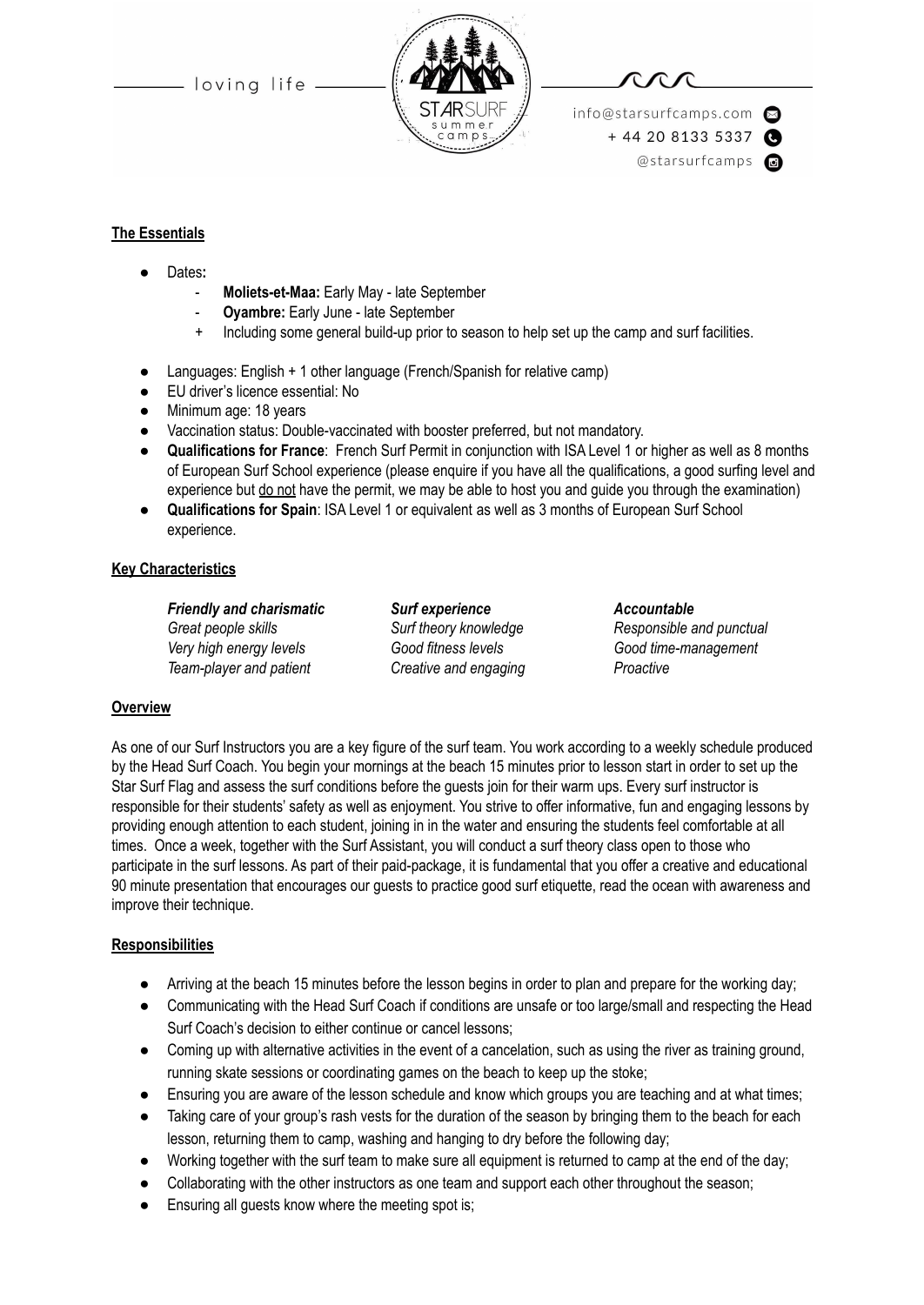loving life





info@starsurfcamps.com  $+442081335337$ 

@starsurfcamps @

- Communicating any requests for group changes or extra lessons with the Head Surf Coach so schedules can be adjusted accordingly and payments can be made;
- Preparing for, setting up and leading 1 engaging surf theory class per week with a surf assistant;
- Immersing yourself in camplife and being a friendly-face for guests to reach out to;
- Reviewing and adopting quest feedback;
- Introducing yourself at the Saturday evening welcome presentation;
- Helping with the Saturday evening wetsuit allocation from the Surf Tent;
- Upholding campsite rules and ensuring both guests and staff respect the noise curfew;
- Attending weekly team meetings and the team feedback dinner.

#### **Summary**

- You report directly to the Head Surf Coach who will support you throughout the season.
- You play a key role in the structure of the Star Surf Team and are expected to show responsibility and accountability at all times.
- You understand that a successful season is dependent on clear communication, collaboration and support within your team.
- You understand that the camp life journey comes with many unexpected bumps in the road. Your workload includes but is not limited to the tasks above and will therefore require a level of flexibility at times.
- You recognise that absence or illness within your team will require you to step up and cover if necessary.
- You monitor and uphold campsite rules and ensure both guests and staff respect the noise curfew.
- You are a true team player and strive to achieve 5\* feedback for the surf department week after week.
- You promise to have an absolute blast, surf your heart out, spread the stoke and never forget your season with the Star Surf family!

# **The Benefits**

- Training prior to camp opening and support from the Head Surf Coach throughout the season;
- A monthly salary;
- 1 day off per week;
- 7 breakfasts, 7 picnic lunches and 5 dinners per week;
- Private tent with mattress;
- Invitation to the surf camp activities, including our weekly wine & cheese night;
- Staff discount on day trips, bar and merchandise;
- Free use of the surf and yoga equipment and possibility to join the yoga classes (subject to availability).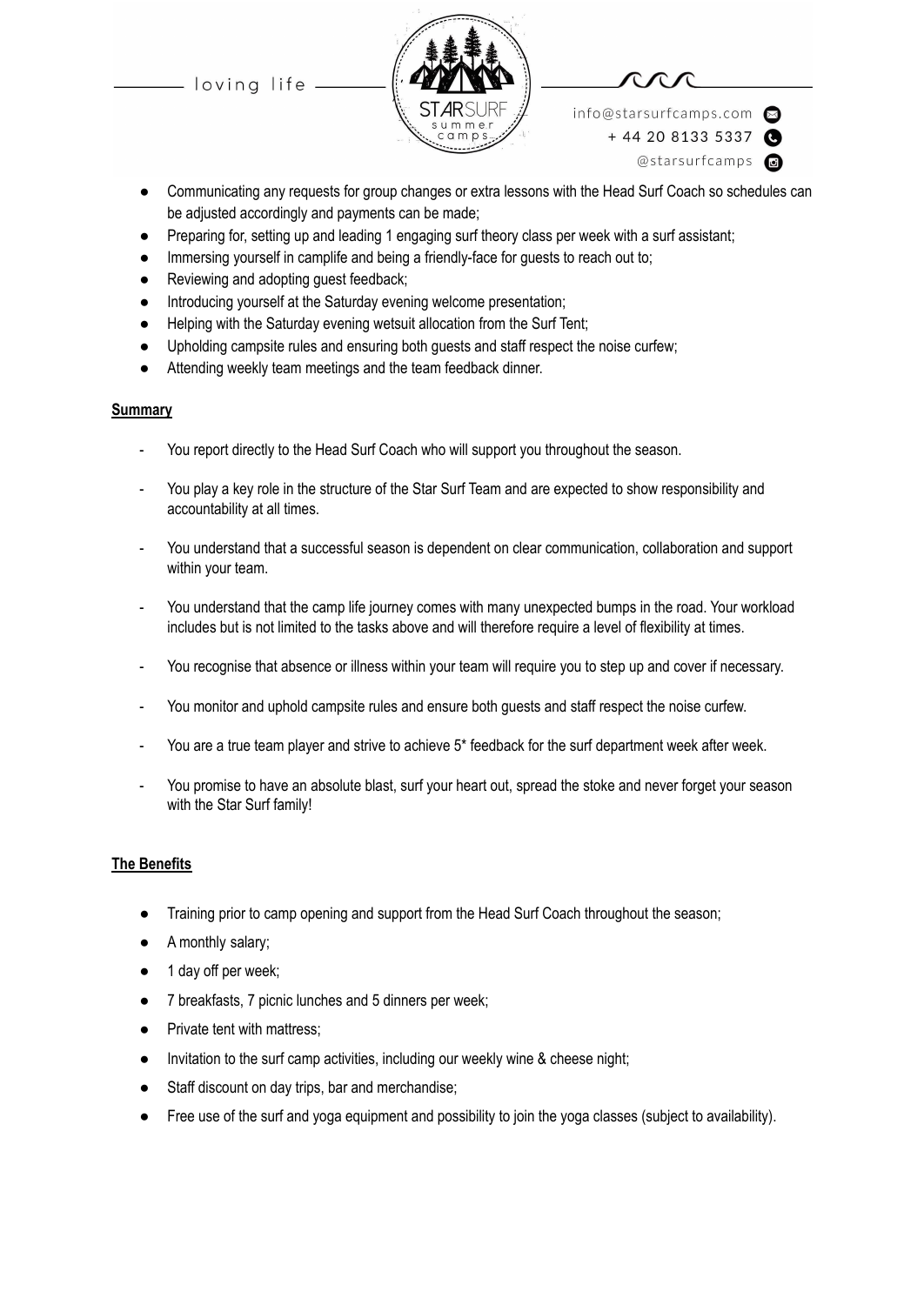loving life



info@starsurfcamps.com  $+442081335337$ @starsurfcamps @

# Surf Team 2022 Application Form *— SURF INSTRUCTOR —*

**Please email the following information to [jobs@starsurfcamps.com](mailto:jobs@starsurfcamps.com)** :

- 1. **A 2 minute video** (attached via Google Drive with free access) describing:
	- 1️. Who you are, which role and which camp you are applying for;
	- 2. What makes you the perfect candidate;
	- 3️. And why you wish to work for Star Surf Camps.
- 2. **This application form** (saved as: Name Surname | Surf Instructor 2022 Spain/France).
- 3. **Your CV** (English) with work experience references.
- 4. Photo / video evidence of your surfing ability.
- 5. SPECIFIC TO SPAIN: **ISA Level 1** or equivalent as well as **3 months** of European Surf School experience.
- 6. SPECIFIC TO FRANCE: **French Surf Permit** in conjunction with **ISA Level 1** or higher as well as **8 months** of European Surf School experience.

| Name:      | Nationality: |
|------------|--------------|
| Age:       | Languages:   |
| Telephone: | Email:       |

Please mark [X ] where appropriate:

- [ ] I am fluent in at least 2 languages (one of which is English).
- [ ] I am double vaccinated and have received a booster jab (preferable)
- [ ] I am double vaccinated only (acceptable)
- [ ] I am not vaccinated (may present as problematic with ever-changing rules).

I'd like to apply for:

**[ ] Surf Instructor, Moliets-et-Maa, France**

**[ ] Surf Instructor, Oyambre, Spain**

Do you have a smartphone with mobile data to enable you to communicate in Spain/France? YES / NO *Please note; this is essential for the job, since all communication with the team happens via WhatsApp.*

| Do you have a valid European driving licence? |                                                       | YES.<br>NO.  |
|-----------------------------------------------|-------------------------------------------------------|--------------|
| $\overline{\phantom{a}}$                      | How many years have you been driving for?             | <b>YEARS</b> |
| $\sim$                                        | Do you have previous experience with transfers?       | NO.<br>YFS.  |
| $\sim$                                        | Do you have previous experience of driving in Europe? | -NO<br>YFS.  |
| Do you use Social Media?                      |                                                       | YES / NO     |
|                                               | If YES, please specify your account names:            |              |